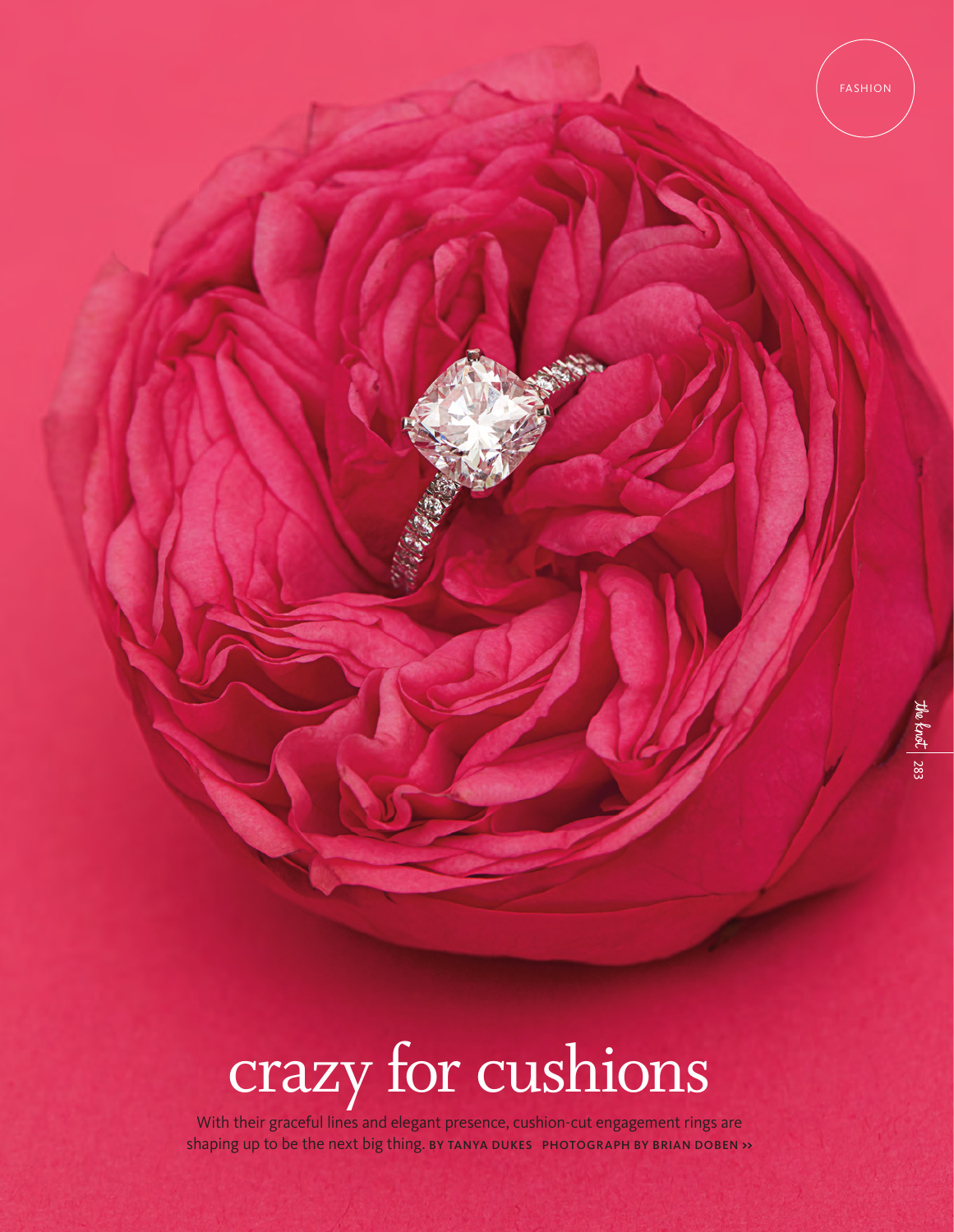#### FASHION

# *up-and-coming cushions*

There are rumblings of a quiet upheaval in the world of engagement rings. Although round diamonds remain the most frequently chosen center stone, the race for first place among fancy diamond shapes anything that isn't a round, brilliant cut—is a whole other story. Recently, cushion-cut engagement rings have seen a breakout surge in popularity, and they're challenging former front-runner, the glitzy, square princess-cut, for the lead. According to designer Scott Kay, founder of the jewelry company that bears his name, requests for engagement rings with cushion-cut center stones were a rarity two years ago. Today, they account for 20 percent of the rings he sells. And the trend shows no signs of disappearing anytime soon. Just take one look at the latest tabloids and you'll find paparazzi shots of newly engaged and newlywed celebrities, like Gabrielle Union, Kaley Cuoco and Kelly Rowland, all flaunting engagement rings with cushion-cut diamonds. Neil Lane, the Beverly Hills jeweler whose name is eponymous with A-list nuptials, confirms that stars show a distinct preference lately for these stones with their style that "transcends time."

# what's your size?

It's important to get your ring finger sized before you start shopping. While it isn't impossible to expand or shrink the band, too much resizing can damage or change your ring. Ask your local jeweler to help you determine the right size ring for your finger.

284 the knot

### *a cut above the rest*

Like their name implies, each cushion-cut stone resembles, well, a cushion or pillow in shape. Larry S. Larson, a trend expert and instructor at the Gemological Institute of America, says the clearest indication of a cushion-cut gem is the combination of "softly rounded corners and elegantly arched sides." He attributes this rising popularity of cushion-cut stones to their "brilliance and substantial look that feels romantic, but also has a modern sensibility." While Russell Zelenetz, co-owner of Stephen Russell, which offers a significant collection of cushion-cut rings, sees their one-of-a-kind charm as a big draw: "Each stone, especially those of the antique variety, is unique and feels like a special find because every diamond cutter had his own technique." Zelenetz helps put the current trend into perspective by explaining that every era tends to have a distinctive engagement ring style. "In the '20s, asscher cuts were incredibly popular, and the next wave was emerald-cut stones. If you see a marquise, you think '80s. Now it looks like the cushion cut is becoming the coveted style." **>>**

# shape shifters

Study up on this guide to fancy diamond cuts.



*pear* 





*asscher*



*oval*







*marquise*

*princess*